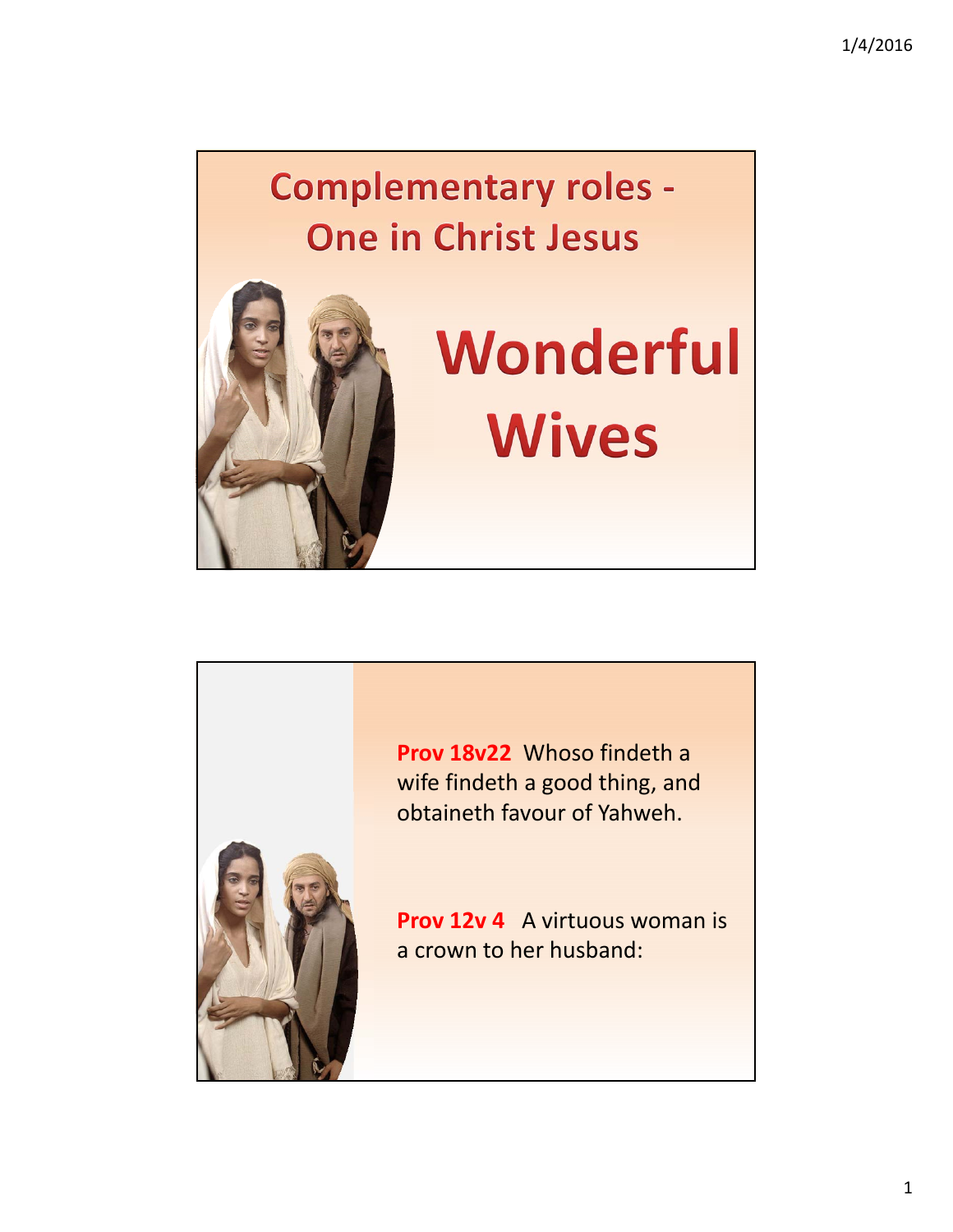# Out of whom are all things

**"For who hath known the mind of the Lord? or who hath been his counsellor? Or who hath first given to him, and it shall be recompensed unto him again?**  *For of him***, and through him, and to him, are all things: to whom be glory for ever. Amen." Romans 11v34‐36**

#### *Of him* **=** *Ex Ou* **– out of him**

**Diaglott V36 Because** *out of him***, and through him, and for him, are all things**